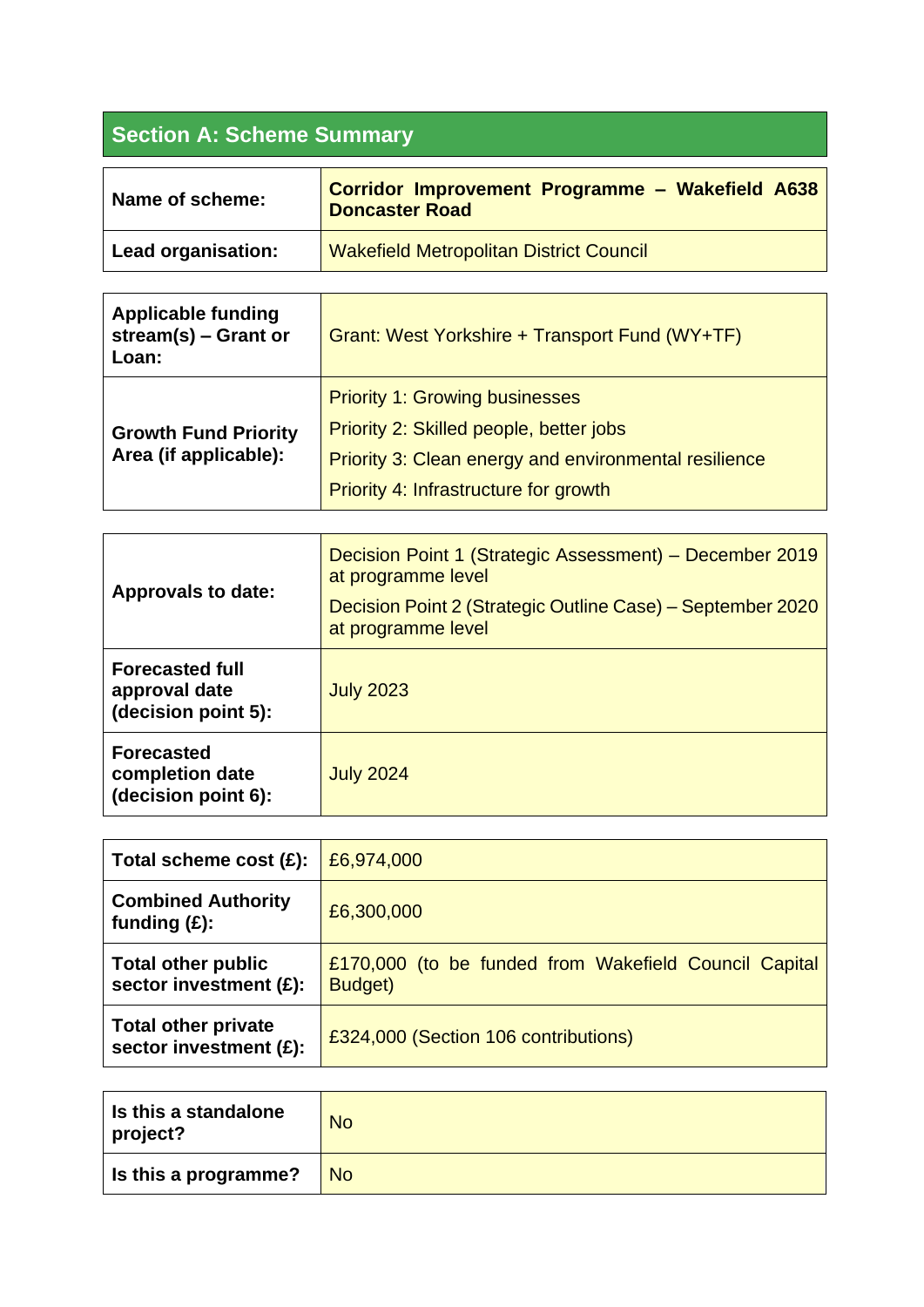

## **Scheme Description:**

The A638 Doncaster Road Corridor Improvement scheme will deliver enhancements to the A638 Doncaster Road corridor between the junction with the A655 Black Road at Heath Common and the A61 Barnsley Road at Chantry Bridge. The A638 is the main link connecting southeast Wakefield to the city centre. The scheme will deliver:

- Changes to bus stops on Doncaster Road to provide laybys and better access on foot from the surrounding residential areas
- Widening of Black Road southbound to accommodate an extension to the existing bus lane to the junction with the A638 at Heath Common
- New signalised crossing near the Wakefield Eastern Relief Road junction to provide new facilities for cyclists as well as walking access to bus stops
- New signalised crossing for walkers and cyclists at Sugar Lane, with a shared use footway between Sugar Lane and Denmark Street
- Changes to lane allocation (westbound) on Doncaster Road at the junction with Agbrigg Road to allow both lanes to travel straight ahead
- Improvements to the riverside cycleway and footpath (new lighting, CCTV and widening to 3m) between the Wakefield Eastern Relief Road and Chantry **Bridge**
- New signed cycle routes on low-traffic residential roads that feed into and connect to the Riverside cycle route and Wakefield Local Cycling and Walking Infrastructure Plan (LCWIP) planned enhancements on A638 Doncaster Road north of Sugar Lane

| <b>Business Case Summary:</b> |                                                                     |
|-------------------------------|---------------------------------------------------------------------|
|                               | <b>Strategic Case</b>   The scheme aims to:                         |
|                               | • Encourage greater use of public transport, cycling and<br>walking |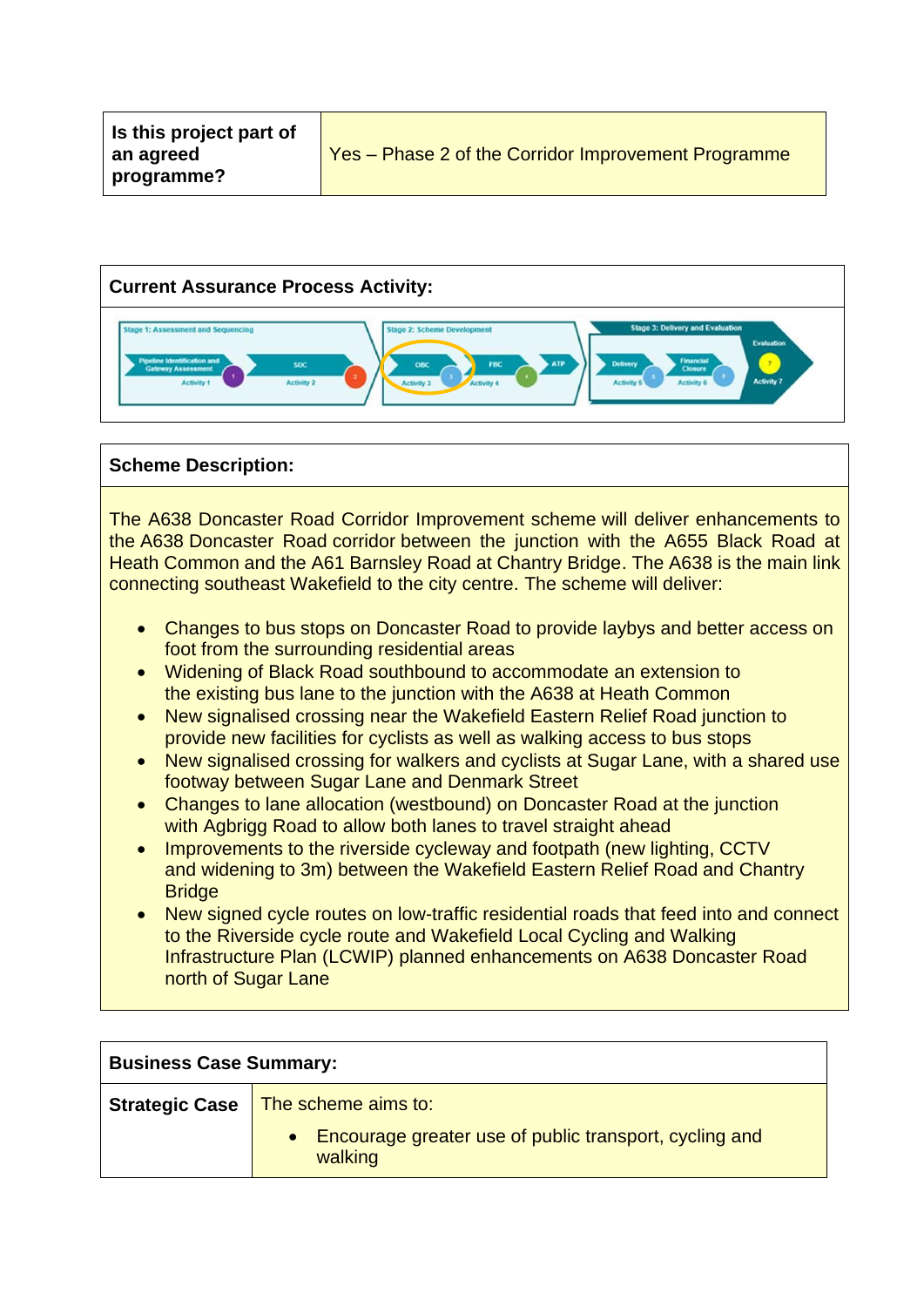|                         | Enhance crossing facilities for pedestrians to improve<br>$\bullet$<br>pedestrian experience                                                                                                                                                                                                                                                                                                                                                                                               |
|-------------------------|--------------------------------------------------------------------------------------------------------------------------------------------------------------------------------------------------------------------------------------------------------------------------------------------------------------------------------------------------------------------------------------------------------------------------------------------------------------------------------------------|
|                         | Improve air quality by reducing emissions along the corridor<br>including in the Wakefield City Centre Air Quality<br>Management Area (AQMA);                                                                                                                                                                                                                                                                                                                                              |
|                         | Enable inclusive growth through improved access to<br>employment, education and skills opportunities                                                                                                                                                                                                                                                                                                                                                                                       |
|                         | The scheme aligns with the priorities of the Combined Authority's<br><b>Strategic Economic Framework:</b>                                                                                                                                                                                                                                                                                                                                                                                  |
|                         | <b>Boosting productivity: Helping businesses to grow and</b><br>brining new investments into the region to drive economic<br>growth and create good jobs.                                                                                                                                                                                                                                                                                                                                  |
|                         | <b>Enabling inclusive Growth:</b> Enabling as many people as<br>$\bullet$<br>possible to contribute to, and benefit from, economic growth<br>in our communities and towns.                                                                                                                                                                                                                                                                                                                 |
|                         | <b>Tackling the climate emergency: Growing our economy</b><br>$\bullet$<br>while cutting emissions and caring for our environment                                                                                                                                                                                                                                                                                                                                                          |
|                         | <b>Delivering 21<sup>st</sup> century transport:</b> Creating efficient<br>$\bullet$<br>transport infrastructure to connect our communities, making<br>it easier to get to work, do business and connect with each<br>other.                                                                                                                                                                                                                                                               |
|                         | The scheme has public support for intervention, with all elements of<br>the scheme being supported by the public during consultation.<br>Further public consultation is planned during Full Business Case<br>(FBC) development to confirm public support and seek specific<br>feedback on specific design proposals.                                                                                                                                                                       |
| <b>Commercial</b>       | A clear procurement approach for the project has been developed.                                                                                                                                                                                                                                                                                                                                                                                                                           |
| Case                    | Risks have been considered, mitigated and, where possible,<br>transferred. At this stage of development, the scheme complies<br>with statutory and other regulatory consents.                                                                                                                                                                                                                                                                                                              |
| <b>Economic</b><br>Case | The benefit cost ratio for the scheme is 9.17:1 representing very<br>high value for money. The scheme delivers large benefits to public<br>transport users, pedestrians and cyclists alongside private vehicles,<br>through the prioritisation of public transport, walking and cycling<br>while maintaining and in parts improving highway capacity. This will<br>result in predicted significant journey time savings alongside<br>benefits derived through increased physical activity. |
| <b>Financial Case</b>   | The total cost of the scheme is $£6,974,000$ . $£6,300,000$ will be<br>funded by the Combined Authority from the West Yorkshire-Plus<br>Transport Fund (WY+TF). £170,000 will be funded by Wakefield<br>Council and a contribution of £324,000 will be funded by a<br>developer contribution from an adjacent development site.                                                                                                                                                            |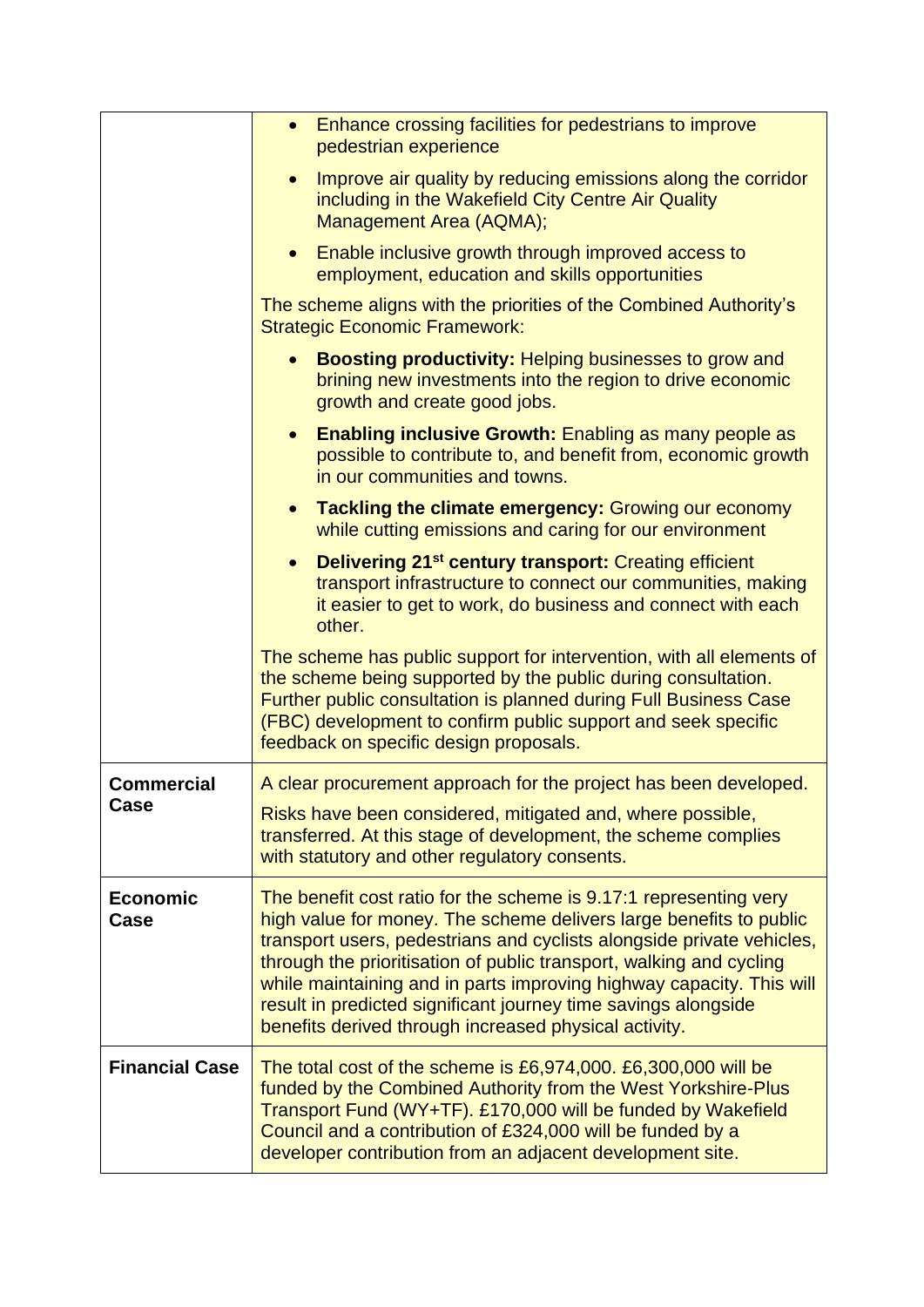|                           | Once complete, the scheme will result in additional highways<br>maintenance costs which will be funded by Wakefield Council.                                                                                                                      |
|---------------------------|---------------------------------------------------------------------------------------------------------------------------------------------------------------------------------------------------------------------------------------------------|
| <b>Management</b><br>Case | The delivery of this scheme will be led by Wakefield Metropolitan<br>District Council and project planning has included lessons learnt<br>from previous similar schemes.                                                                          |
|                           | A communications and stakeholder management strategy has been<br>established, covering all major stakeholder groups as well as the<br>general public, and a plan for communications and engagement<br>through scheme delivery has been developed. |
|                           | A robust and achievable delivery programme has been developed<br>with key milestones, delivery constraints and key risks identified<br>and actively managed                                                                                       |
|                           | The scheme is expected to commence delivery in July 2023 and be<br>completed by July 2024.                                                                                                                                                        |